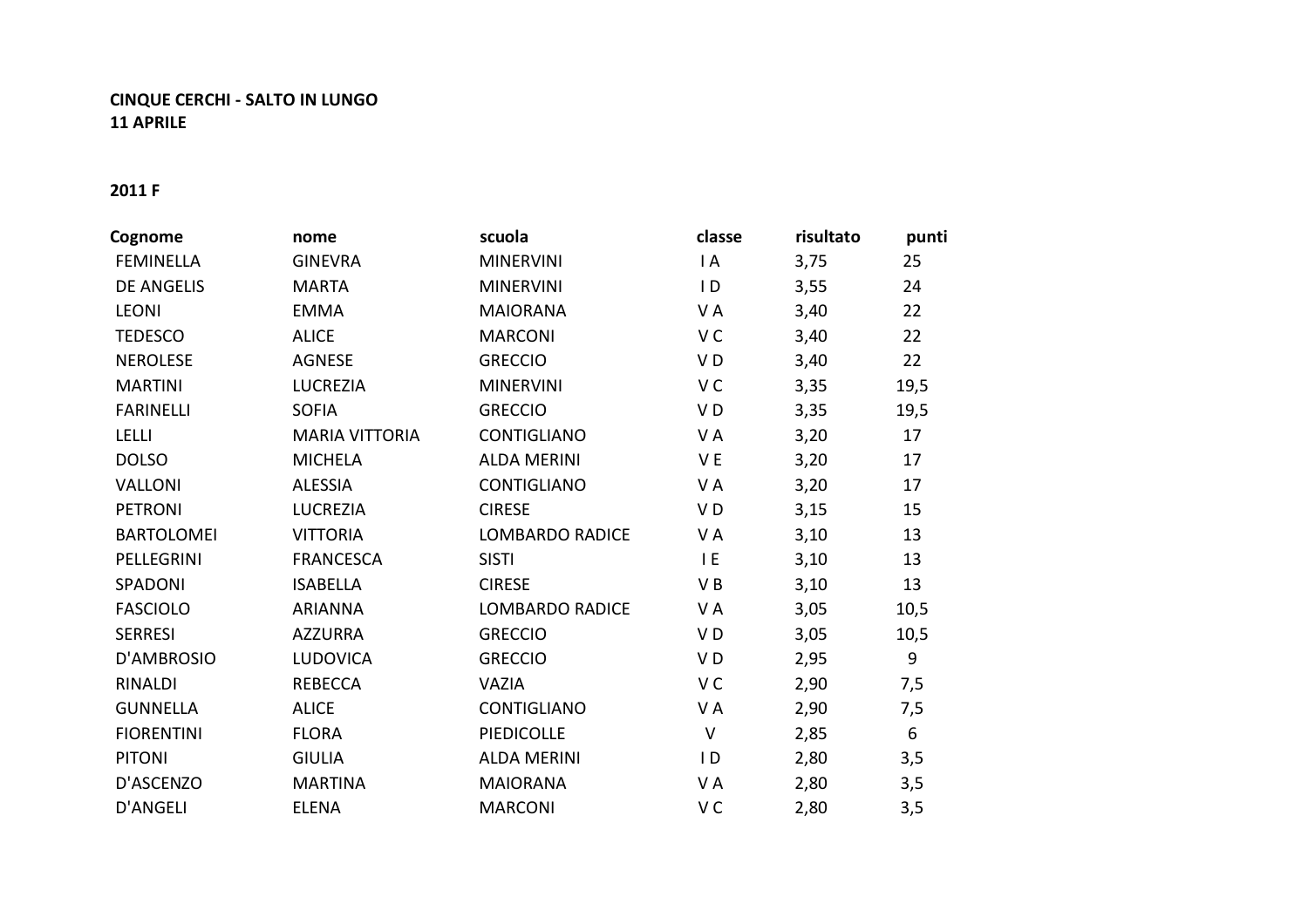| <b>DOSSI</b>      | <b>GRETA</b>      | <b>ALDA MERINI</b>     | V E            | 2,80 | 3,5          |
|-------------------|-------------------|------------------------|----------------|------|--------------|
| <b>BIANCHI</b>    | <b>GIULIA</b>     | <b>ALDA MERINI</b>     | VA             | 2,70 | $\mathbf{1}$ |
| DI MICCO          | <b>SOFIA</b>      | <b>MINERVINI</b>       | V <sub>C</sub> | 2,70 | $\mathbf{1}$ |
| SANTOPRETE        | <b>ANNA</b>       | <b>LOMBARDO RADICE</b> | VA             | 2,70 | $\mathbf{1}$ |
| <b>FERRETTI</b>   | <b>ASIA</b>       | <b>CIRESE</b>          | VD             | 2,70 | $\mathbf{1}$ |
| <b>FESTUCCIA</b>  | CARLOTTA          | <b>GALILEO GALILEI</b> | IC             | 2,70 | $\mathbf{1}$ |
| <b>SCIOMMARI</b>  | <b>ELISA</b>      | <b>ALDA MERINI</b>     | V <sub>E</sub> | 2,70 | $\mathbf{1}$ |
| <b>DEL SOLE</b>   | LUDOVICA          | <b>GRECCIO</b>         | V A            | 2,65 | $\mathbf{1}$ |
| <b>GJELI</b>      | <b>ISABELI</b>    | <b>CIRESE</b>          | VD             | 2,65 | $\mathbf{1}$ |
| <b>LEONCINI</b>   | ALESSANDRA        | <b>MINERVINI</b>       | $\overline{D}$ | 2,65 | $\mathbf{1}$ |
| <b>BATTISTI</b>   | <b>ALESSIA</b>    | <b>CIRESE</b>          | VD             | 2,65 | $\mathbf{1}$ |
| <b>MICACCHI</b>   | <b>GIULIA</b>     | <b>MINERVINI</b>       | VB             | 2,60 | $\mathbf{1}$ |
| <b>PITONI</b>     | <b>SARA</b>       | <b>MINERVINI</b>       | V <sub>D</sub> | 2,55 | $\mathbf{1}$ |
| <b>ZUCCARI</b>    | <b>MARTINA</b>    | <b>LOMBARDO RADICE</b> | VA             | 2,50 | $\mathbf{1}$ |
| <b>GIANCARLO</b>  | <b>ALICE</b>      | <b>GRECCIO</b>         | VD             | 2,50 | $\mathbf{1}$ |
| <b>DIONISI</b>    | <b>GINEVRA</b>    | <b>CIRESE</b>          | VB             | 2,50 | $\mathbf{1}$ |
| <b>MAIOLI</b>     | <b>VIOLA</b>      | <b>MINERVINI</b>       | VB             | 2,40 | $\mathbf{1}$ |
| AMEDEI            | <b>VIOLA</b>      | <b>ALDA MERINI</b>     | V E            | 2,40 | $\mathbf{1}$ |
| <b>MAZZETTI</b>   | <b>VITTORIA</b>   | <b>CIRESE</b>          | VA             | 2,35 | $\mathbf{1}$ |
| <b>DE SANTIS</b>  | <b>OLIVIA</b>     | <b>MINERVINI</b>       | VB             | 2,20 | $\mathbf{1}$ |
| DI MICCO          | <b>FEDERICA</b>   | <b>MINERVINI</b>       | VD             | 2,15 | $\mathbf{1}$ |
| <b>ANTONACCI</b>  | <b>ANNA LIVIA</b> | <b>MINERVINI</b>       | V <sub>C</sub> | 2,15 | $\mathbf{1}$ |
| <b>FRATTALI</b>   | <b>GINEVRA</b>    | CONTIGLIANO            | VA             | 2,10 | $\mathbf{1}$ |
| <b>GRANDE</b>     | <b>DESIRE'E</b>   | <b>MINERVINI</b>       | VD             | 2,00 | $\mathbf{1}$ |
| <b>MELONI</b>     | <b>CLAUDIA</b>    | <b>MARCONI</b>         | V <sub>C</sub> | 2,00 | $\mathbf{1}$ |
| CACCHIARELLO      | <b>FLAVIA</b>     | <b>MINERVINI</b>       | VB             | 1,90 | $\mathbf{1}$ |
| <b>SCIACCA</b>    | <b>CHIARA</b>     | <b>MINERVINI</b>       | VD             | 1,70 | $\mathbf{1}$ |
| <b>FABRIZI</b>    | <b>GRETA</b>      | <b>BAMBIN GESU'</b>    | V              | 1,70 | $\mathbf{1}$ |
| <b>SALHI</b>      | YASMIN            | <b>MARCONI</b>         | V <sub>C</sub> | 1,70 | $\mathbf{1}$ |
| <b>DE ANGELIS</b> | <b>MIA</b>        | <b>MARCONI</b>         | V <sub>C</sub> | 1,50 | $\mathbf{1}$ |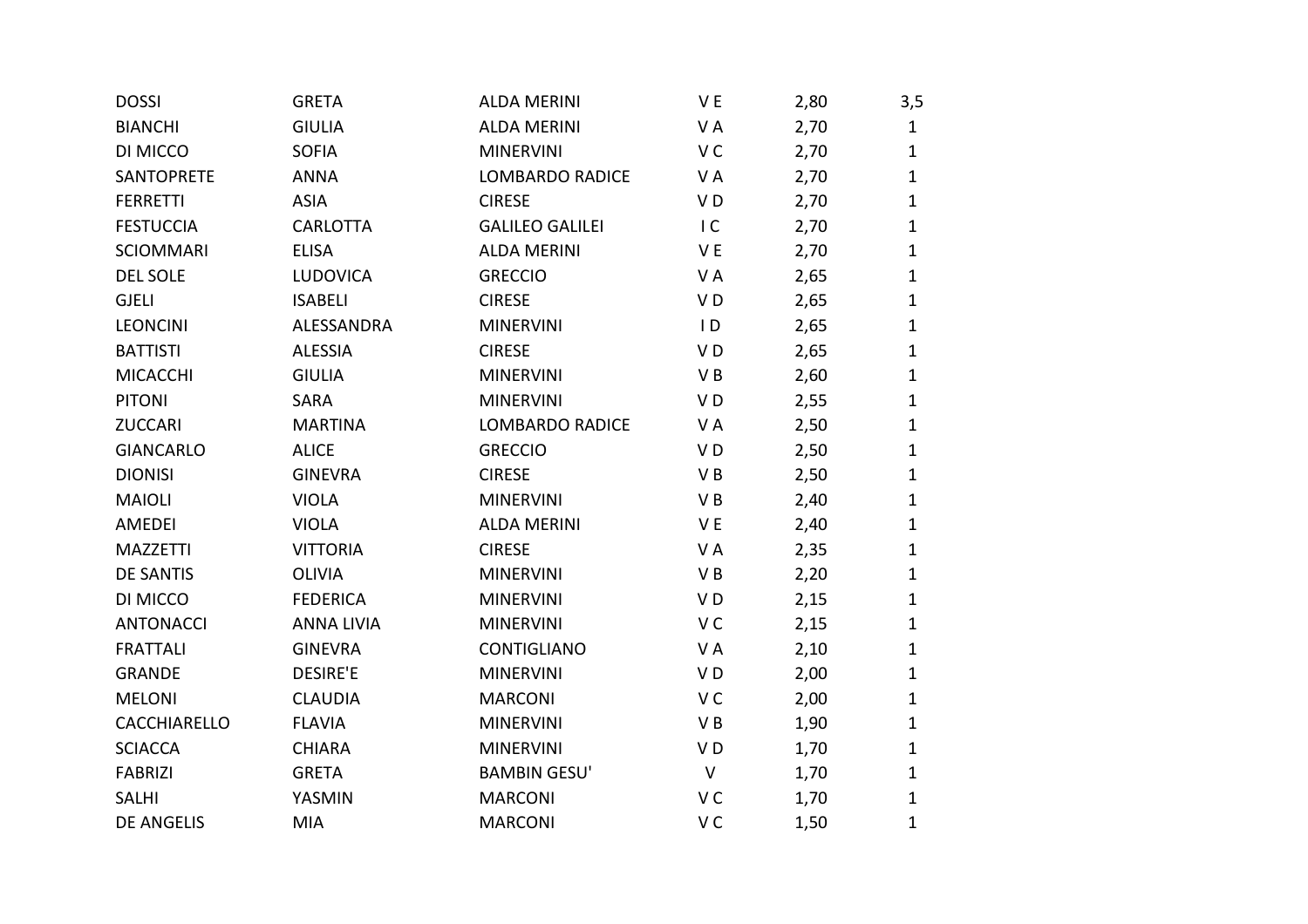| <b>MORONTA DIAZ</b> | <b>MARIA INES</b> | <b>MARCONI</b>            | V <sub>C</sub>  | 1,50 | $\mathbf{1}$   |
|---------------------|-------------------|---------------------------|-----------------|------|----------------|
| 2012 F              |                   |                           |                 |      |                |
| <b>PACE</b>         | <b>CARLOTTA</b>   | <b>SANTA RUFINA</b>       | IV A            | 3,10 | 25             |
| <b>FIGORILLI</b>    | <b>SOFIA</b>      | <b>CISLAGHI</b>           | VA              | 2,80 | 24             |
| <b>GIUSEPPINI</b>   | <b>CHIARA</b>     | VAZIA                     | IV <sub>D</sub> | 2,70 | 22,5           |
| <b>RECCHIONI</b>    | ANASTASIA         | <b>CIRESE</b>             | IV A            | 2,70 | 22,5           |
| <b>FRASCHETTI</b>   | <b>ALESSIA</b>    | <b>BAMBIN GESU'</b>       | IV              | 2,60 | 21             |
| <b>RICCO</b>        | <b>GAIA</b>       | P.FIDONI                  | IV A            | 2,40 | 19,5           |
| <b>MORLACCHETTI</b> | <b>RACHELE</b>    | <b>CIRESE</b>             | IV A            | 2,40 | 19,5           |
| <b>FESTUCCIA</b>    | <b>GRETA</b>      | <b>SANTA RUFINA</b>       | IV A            | 2,30 | 18             |
| <b>MILARDI</b>      | LUDOVICA          | <b>CONTIGLIANO</b>        | VA              | 2,20 | 17             |
| <b>FABIANI</b>      | <b>LUCREZIA</b>   | <b>MINERVINI</b>          | IV <sub>B</sub> | 2,10 | 15             |
| CARCONI             | <b>NICOLE</b>     | <b>MINERVINI</b>          | IV <sub>C</sub> | 2,10 | 15             |
| <b>PORAZZINI</b>    | <b>PENELOPE</b>   | <b>FALCONE BORSELLINO</b> | IV A            | 2,10 | 15             |
| <b>ROMANELLI</b>    | <b>LISA</b>       | <b>LOMBARDO RADICE</b>    | IV A            | 2,00 | 11,5           |
| <b>SANTUCCI</b>     | <b>ELISA</b>      | <b>CIRESE</b>             | IV A            | 2,00 | 11,5           |
| <b>GRILLOTTI</b>    | <b>SOFIA</b>      | <b>LOMBARDO RADICE</b>    | IV A            | 2,00 | 11,5           |
| <b>SMITH</b>        | <b>GAIA</b>       | <b>MAIORANA</b>           | IV <sub>B</sub> | 2,00 | 11,5           |
| <b>PERSIO</b>       | <b>GIORGIA</b>    | <b>MINERVINI</b>          | IV C            | 1,90 | 8,5            |
| <b>TRINCHI</b>      | <b>FLAMINIA</b>   | <b>MINERVINI</b>          | V <sub>C</sub>  | 1,90 | 8,5            |
| <b>GRANDE</b>       | <b>GRETA</b>      | <b>MINERVINI</b>          | IV <sub>C</sub> | 1,70 | $\overline{7}$ |
| <b>RINALDI</b>      | <b>VIOLA</b>      | <b>GRECCIO</b>            | ${\sf IV}$      | 1,60 | 6              |
| <b>SABATINI</b>     | <b>ELENA</b>      | <b>MAIORANA</b>           | IV B            | 1,50 | 5              |
| <b>CARBONI</b>      | <b>GIORDANA</b>   | <b>CIRESE</b>             | V <sub>C</sub>  | 1,50 | 4              |
| 2013 F              |                   |                           |                 |      |                |
| <b>BERETTA</b>      | <b>AGNESE</b>     | <b>MARCONI</b>            | III A           | 3,45 | 25             |
| <b>AGABITI</b>      | <b>ALESSIA</b>    | <b>MAIORANA</b>           | III E           | 3,15 | 24             |
| <b>GASTALDELLO</b>  | <b>VIOLANTE</b>   | <b>MINERVINI</b>          | III B           | 3,10 | 23             |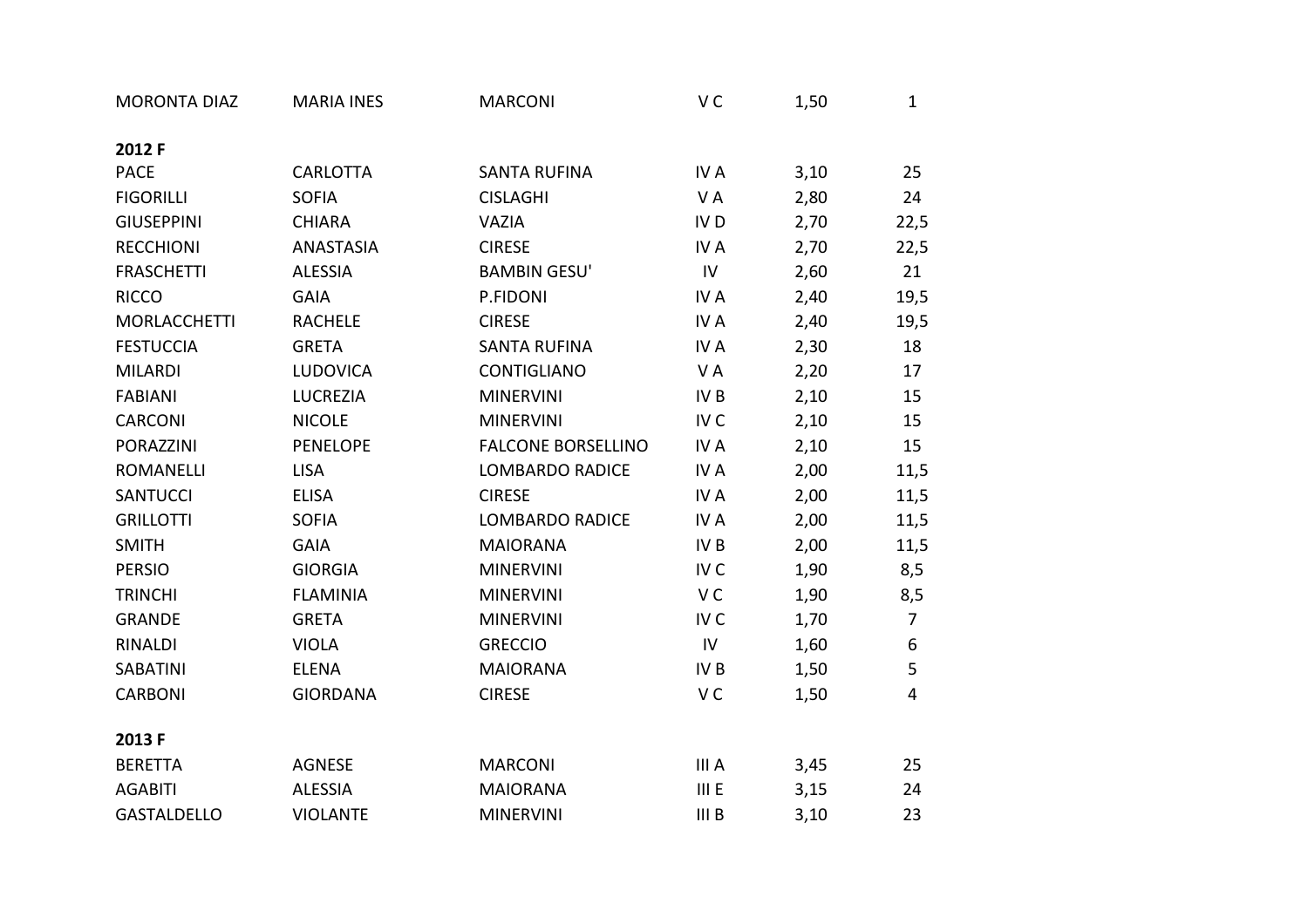| <b>FRATTALI</b>    | <b>FRANCESCA</b>  | CONTIGLIANO               | III <sub>B</sub> | 2,90 | 21,5         |
|--------------------|-------------------|---------------------------|------------------|------|--------------|
| <b>MURATORI</b>    | <b>CECILIA</b>    | <b>ALDA MERINI</b>        | III E            | 2,90 | 21,5         |
| <b>IPPOLITI</b>    | <b>BIANCA</b>     | <b>ANTRODOCO</b>          | IV               | 2,70 | 20           |
| <b>BARBERI</b>     | <b>MARTA</b>      | <b>LOMBARDO RADICE</b>    | III <sub>B</sub> | 2,60 | 19           |
| <b>ANTONINI</b>    | <b>EMMA</b>       | <b>MINERVINI</b>          | III <sub>B</sub> | 2,50 | 18           |
| <b>DE PANFILIS</b> | <b>MATILDE</b>    | <b>CIRESE</b>             | III <sub>B</sub> | 2,45 | 16,5         |
| SOLOVYOVA          | <b>ANASTASIA</b>  | <b>MINERVINI</b>          | III <sub>B</sub> | 2,45 | 16,5         |
| DI MATTIA          | <b>ELENA</b>      | <b>MINERVINI</b>          | IV B             | 2,40 | 14,5         |
| <b>FEDERICI</b>    | <b>MATTIA</b>     | VAZIA                     | III D            | 2,40 | 14,5         |
| <b>MAGGIORI</b>    | <b>RACHELE</b>    | <b>MINERVINI</b>          | IV <sub>C</sub>  | 2,20 | 12,5         |
| <b>DAJA</b>        | <b>CASILDA</b>    | <b>MINERVINI</b>          | III <sub>C</sub> | 2,20 | 12,5         |
| <b>FAGIOLO</b>     | <b>ANITA</b>      | <b>CIRESE</b>             | III A            | 2,10 | 9,5          |
| <b>CHIARIONI</b>   | <b>VIOLA</b>      | <b>CITTADUCALE</b>        | III A            | 2,10 | 9,5          |
| <b>FASCIOLO</b>    | <b>GIULIA</b>     | <b>LOMBARDO RADICE</b>    | III <sub>B</sub> | 2,10 | 9,5          |
| <b>PETRUCCI</b>    | <b>ELISABETTA</b> | <b>LOMBARDO RADICE</b>    | IV A             | 2,10 | 9,5          |
| <b>LUCANDRI</b>    | <b>FLAVIA</b>     | <b>MINERVINI</b>          | III A            | 2,00 | 5,5          |
| <b>FUCCELLI</b>    | <b>AURORA</b>     | <b>LOMBARDO RADICE</b>    | III <sub>B</sub> | 2,00 | 5,5          |
| <b>GRAZIANI</b>    | <b>ORSOLA</b>     | <b>ANTRODOCO</b>          | IV               | 2,00 | 5,5          |
| <b>TOSELLI</b>     | <b>GRETA</b>      | LOMBARDO RADICE           | III B            | 2,00 | 5,5          |
| <b>ANDOLFI</b>     | <b>SOFIA</b>      | <b>FALCONE BORSELLINO</b> | III A            | 1,95 | 3            |
| <b>POSCENTE</b>    | <b>MADDALENA</b>  | <b>BAMBIN GESU'</b>       | III A            | 1,90 | $\mathbf{1}$ |
| <b>CESARETTI</b>   | <b>MARTINA</b>    | <b>LOMBARDO RADICE</b>    | III A            | 1,90 | $\mathbf{1}$ |
| <b>LEONARDI</b>    | <b>LUCE</b>       | <b>GRECCIO</b>            | IV B             | 1,90 | $\mathbf{1}$ |
| CASTELLANI         | <b>AURORA</b>     | <b>MINERVINI</b>          | III <sub>B</sub> | 1,90 | $\mathbf{1}$ |
| <b>BERARDI</b>     | <b>GINEVRA</b>    | <b>CIRESE</b>             | III <sub>B</sub> | 1,85 | $\mathbf{1}$ |
| <b>MARCHETTI</b>   | <b>GIULIA</b>     | <b>LOMBARDO RADICE</b>    | III <sub>B</sub> | 1,80 | $\mathbf{1}$ |
| <b>DIONISI</b>     | <b>GIULIA</b>     | <b>BAMBIN GESU'</b>       | III A            | 1,70 | $\mathbf 1$  |
| <b>ROSSI</b>       | <b>GIOIA</b>      | <b>MAIORANA</b>           | III A            | 1,70 | $\mathbf{1}$ |
| QUASSONI           | <b>CECILIA</b>    | <b>MINERVINI</b>          | III C            | 1,65 | $\mathbf{1}$ |
| <b>TOMASSINI</b>   | <b>MARTA</b>      | <b>LOMBARDO RADICE</b>    | III <sub>B</sub> | 1,60 | $\mathbf{1}$ |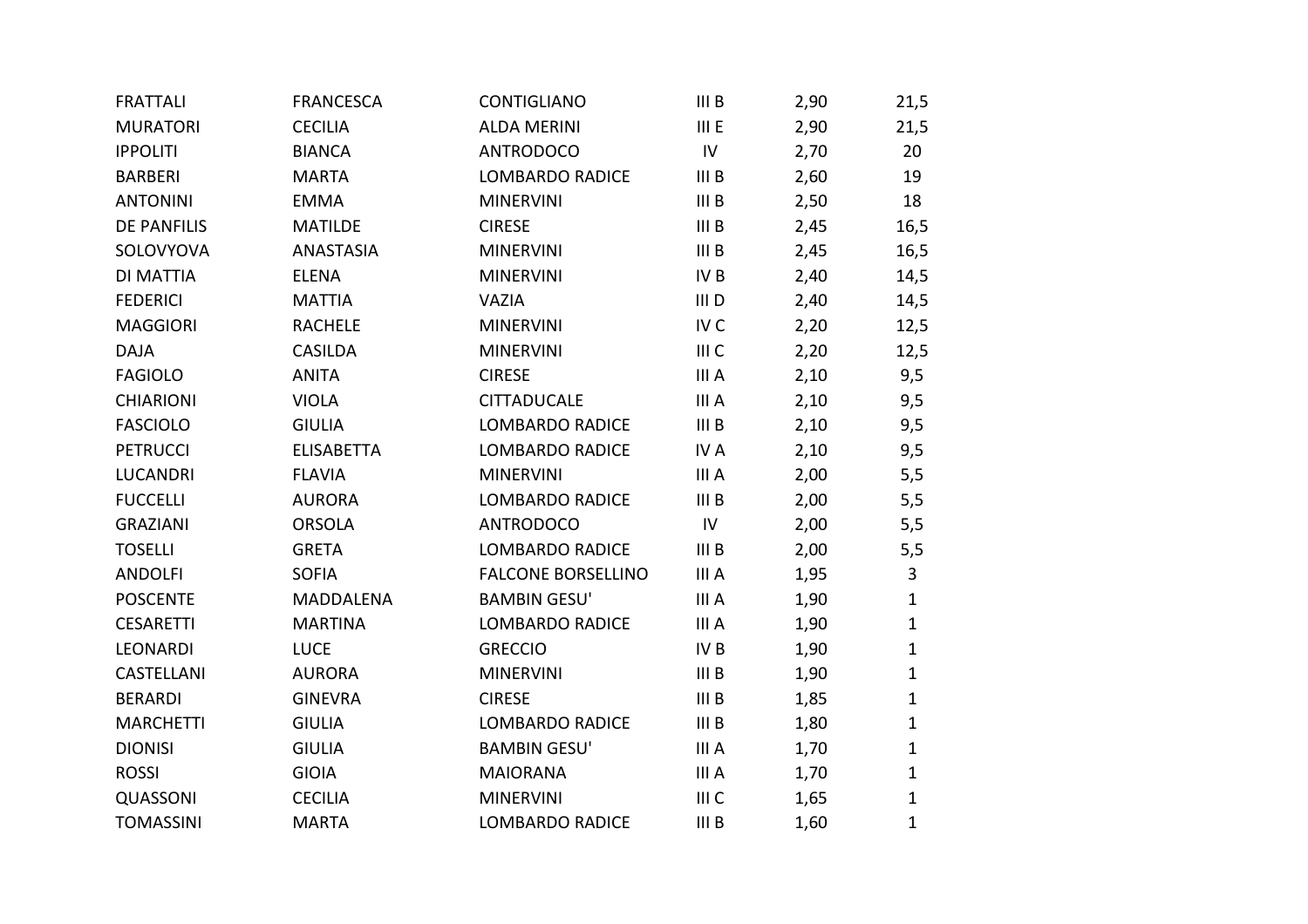| <b>PONTE</b>        | <b>NOEMI</b>      | <b>LOMBARDO RADICE</b>    | III A            | 1,60 | $\mathbf{1}$ |
|---------------------|-------------------|---------------------------|------------------|------|--------------|
| SANTOPRETE          | <b>AGNESE</b>     | <b>BAMBIN GESU'</b>       | ${\sf IV}$       | 1,45 | $\mathbf{1}$ |
| FAZI                | <b>EMMA</b>       | <b>LOMBARDO RADICE</b>    | III B            | 1,40 | $\mathbf{1}$ |
| <b>SERILLI</b>      | <b>CHIARA</b>     | <b>MAIORANA</b>           | IV B             | 1,40 | $\mathbf{1}$ |
| <b>SERANI</b>       | <b>GIORGIA</b>    | <b>ANTRODOCO</b>          | $\mathbf{III}$   | 1,20 | $\mathbf{1}$ |
| 2014 F              |                   |                           |                  |      |              |
| <b>ANGELUCCI</b>    | <b>MARTINA</b>    | <b>CISLAGHI</b>           | II A             | 3,00 | 25           |
| <b>PECCI</b>        | <b>NORA</b>       | <b>FALCONE BORSELLINO</b> | II B             | 2,70 | 24           |
| <b>CASTELLI</b>     | <b>NOEMI</b>      | <b>MAIORANA</b>           | II A             | 2,60 | 22,5         |
| <b>PEZZOTTI</b>     | <b>VIOLA</b>      | <b>CIRESE</b>             | $II$ D           | 2,60 | 22,5         |
| <b>BERTONI</b>      | <b>GINEVRA</b>    | <b>MINERVINI</b>          | III A            | 2,50 | 21           |
| <b>MURER</b>        | <b>GIULIA</b>     | <b>MINERVINI</b>          | III C            | 2,40 | 19,5         |
| MENE'               | MARGHERITA        | <b>MINERVINI</b>          | II B             | 2,40 | 19,5         |
| <b>BALDASSI</b>     | MARIASTELLA       | <b>MINERVINI</b>          | II B             | 2,30 | 17,5         |
| <b>VALERI</b>       | <b>SOFIA</b>      | <b>CIRESE</b>             | II A             | 2,30 | 17,5         |
| <b>CESARINI</b>     | <b>GIADA</b>      | <b>CIRESE</b>             | $II$ D           | 2,20 | 14,5         |
| <b>MORLACCHETTI</b> | <b>MICHELA</b>    | <b>CIRESE</b>             | II A             | 2,20 | 14,5         |
| CARCONI             | <b>NOEMI</b>      | <b>MINERVINI</b>          | $II$ D           | 2,20 | 14,5         |
| <b>PEROTTI</b>      | <b>GIADA</b>      | <b>MARCONI</b>            | II A             | 2,20 | 14,5         |
| <b>PIETRAFORTE</b>  | <b>VIOLA</b>      | <b>CIRESE</b>             | $II$ D           | 2,10 | 11           |
| PASCARU             | <b>CRISTINA</b>   | <b>LOMBARDO RADICE</b>    | II A             | 2,10 | 11           |
| <b>ZANNETTI</b>     | <b>MELANIA</b>    | VAZIA                     | III <sub>B</sub> | 2,10 | 11           |
| <b>PERILLI</b>      | <b>NICOLE</b>     | <b>MINERVINI</b>          | III C            | 2,00 | 8,5          |
| <b>CAROTTI</b>      | <b>BIANCA</b>     | <b>MINERVINI</b>          | $II$ D           | 2,00 | 8,5          |
| <b>ROCCO</b>        | <b>MARIA LUCE</b> | <b>MINERVINI</b>          | $II$ D           | 1,90 | 6            |
| <b>ROSELLI</b>      | <b>ELEONORA</b>   | <b>CIRESE</b>             | $II$ D           | 1,90 | 6            |
| <b>FANTOZZI</b>     | <b>NOEMI</b>      | <b>MINERVINI</b>          | II B             | 1,90 | 6            |
| <b>CILIONE</b>      | AMELIE            | <b>MAIORANA</b>           | II B             | 1,80 | 2,5          |
| <b>PIETRAFORTE</b>  | <b>AURORA</b>     | <b>CIRESE</b>             | II E             | 1,80 | 2,5          |
| <b>RICCO</b>        | <b>DORA</b>       | P.FIDONI                  | II A             | 1,80 | 2,5          |
|                     |                   |                           |                  |      |              |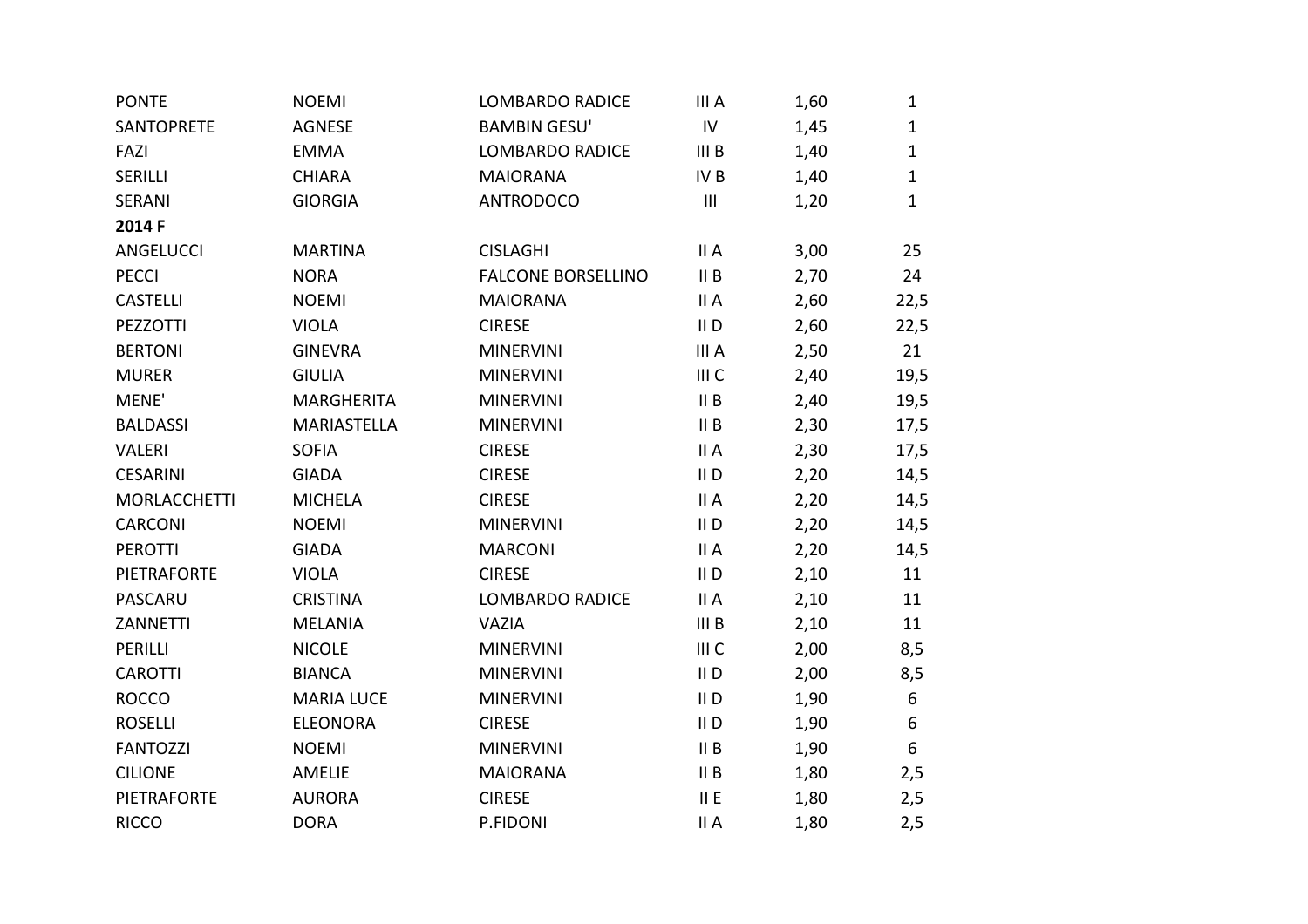| <b>FESTUCCIA</b>   | <b>DILETTA</b>       | <b>CIRESE</b>           | II A           | 1,80 | 2,5          |
|--------------------|----------------------|-------------------------|----------------|------|--------------|
| <b>PATACCHIOLA</b> | <b>BIANCA</b>        | <b>CIRESE</b>           | $II$ D         | 1,70 | $\mathbf{1}$ |
| <b>GENNA</b>       | <b>MARTA</b>         | <b>MINERVINI</b>        | II B           | 1,70 | $\mathbf{1}$ |
| ZANNELLI           | ANGELICA             | <b>CIRESE</b>           | II E           | 1,70 | $\mathbf{1}$ |
| <b>MARGOZZI</b>    | <b>MILENA</b>        | <b>CIRESE</b>           | $II$ D         | 1,60 | $\mathbf 1$  |
| <b>GRANDE</b>      | MIA                  | <b>MINERVINI</b>        | $II$ D         | 1,60 | $\mathbf{1}$ |
| <b>MORETTI</b>     | <b>SOFIA</b>         | <b>CIRESE</b>           | II E           | 1,60 | $\mathbf 1$  |
| <b>RENZI</b>       | <b>RACHELE</b>       | <b>MINERVINI</b>        | II B           | 1,50 | $\mathbf{1}$ |
| MEI                | <b>GIORGIA</b>       | <b>MAIORANA</b>         | II B           | 1,50 | $\mathbf 1$  |
| 2015F              |                      |                         |                |      |              |
| QUINZI             | <b>MARIA CAMILLA</b> | <b>CISLAGHI</b>         | II A           | 2,90 | 25           |
| <b>VERDECCHIA</b>  | <b>EMMA</b>          | <b>CIRESE</b>           | E              | 2,40 | 24           |
| <b>GUERRIERI</b>   | <b>MARGHERITA</b>    | <b>CIRESE</b>           | IE             | 2,10 | 23           |
| <b>ARUFFO</b>      | <b>SERENA</b>        | <b>VALLE DEL VELINO</b> | $\mathsf{I}$ A | 2,00 | 21,5         |
| <b>CENCIARELLI</b> | <b>ELISA</b>         | <b>MINERVINI</b>        | IC             | 2,00 | 21,5         |
| <b>HELSHERIF</b>   | <b>MAYA</b>          | <b>MARCONI</b>          | $\overline{D}$ | 1,80 | 20           |
| <b>BATTISTI</b>    | <b>SARA</b>          | <b>CIRESE</b>           | IE             | 1,70 | 18           |
| MARINELLI          | <b>ALICE</b>         | <b>MINERVINI</b>        | IC             | 1,70 | 18           |
| <b>PRINCIPESSA</b> | <b>AMELIE</b>        | <b>MINERVINI</b>        | IC             | 1,70 | 18           |
| <b>FESTUCCIA</b>   | <b>LAURA</b>         | <b>CISLAGHI</b>         | $\mathsf{I}$ A | 1,60 | 15,5         |
| <b>PITOTTI</b>     | <b>ALBA</b>          | <b>MINERVINI</b>        | $\mathsf{I}$ A | 1,60 | 15,5         |
| <b>SATURNI</b>     | <b>ASIA</b>          | <b>CIRESE</b>           | II F           | 1,50 | 13           |
| PATACCHIOLA        | <b>PERLA</b>         | <b>MINERVINI</b>        | IC             | 1,50 | 13           |
| <b>FORMICHETTI</b> | <b>CHIARA</b>        | <b>MINERVINI</b>        | $\mathsf{I}$ B | 1,50 | 13           |
| <b>MARROCCO</b>    | <b>SOFIA</b>         | <b>MINERVINI</b>        | $\mathsf{I}$ B | 1,40 | 11           |
| MANZARA            | <b>SARA</b>          | <b>MINERVINI</b>        | IC             | 1,30 | 10           |
| PELLEGRINI         | CARLOTTA             | <b>MINERVINI</b>        | $\mathsf{I}$ A | 1,20 | 8,5          |
| <b>TRINCHI</b>     | <b>GIULIA</b>        | <b>MINERVINI</b>        | IC             | 1,20 | 8,5          |
| FAZI               | <b>STEFANIA</b>      | <b>SANTA CHIARA</b>     |                | 1,00 | 6, 5         |
| <b>ROMANIN</b>     | <b>FLAVIA</b>        | <b>MINERVINI</b>        | IC             | 1,00 | 6,5          |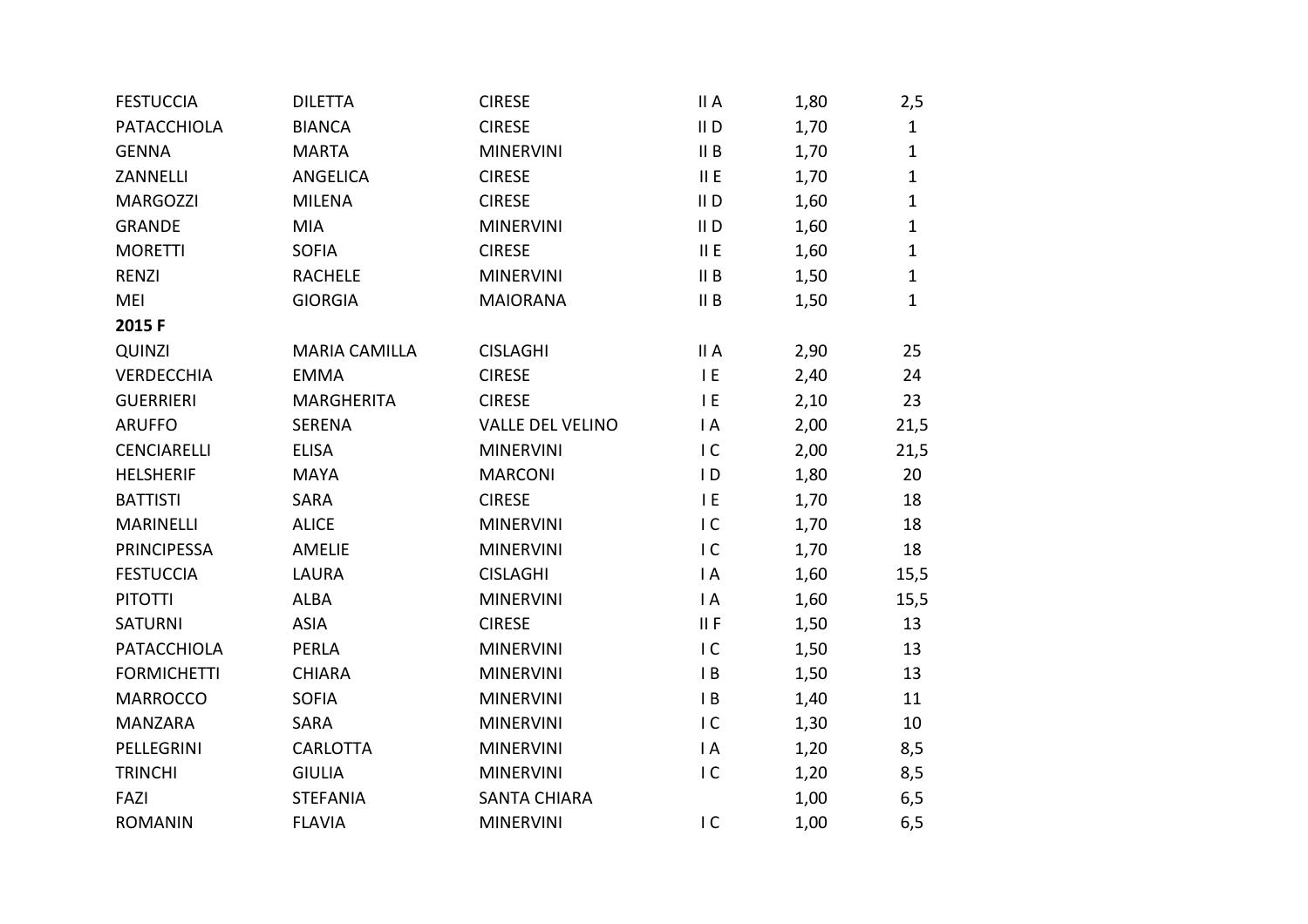| <b>IANNACCONE</b>    | SERENA              | <b>ALDA MERINI</b>        | $\overline{D}$ | 0,90 | 5    |
|----------------------|---------------------|---------------------------|----------------|------|------|
| 2016 F               |                     |                           |                |      |      |
| <b>MARINI</b>        | <b>DANIELE</b>      | <b>CIRESE</b>             | <b>ASILO</b>   | 2,20 |      |
| <b>LAMB MOZZETTI</b> | <b>DIANA SOPHIE</b> | <b>CIRESE</b>             | <b>ASILO</b>   | 2,10 |      |
| <b>ANTONAZZO</b>     | <b>CHIARA</b>       | <b>CIRESE</b>             | I A            | 1,90 |      |
| <b>DI FILIPPO</b>    | <b>ANNA</b>         | <b>MINERVINI</b>          | <b>ASILO</b>   | 1,70 |      |
| <b>CAMPOGIANI</b>    | <b>MARIA</b>        | <b>DIVINO AMORE</b>       | <b>ASILO</b>   | 1,40 |      |
| <b>RAMPINI</b>       | <b>GINEVRA</b>      | <b>MINERVINI</b>          | $\mathsf{I}$ B | 1,30 |      |
| <b>MARCELLI</b>      | <b>MARIKA</b>       | <b>GRECCIO</b>            | <b>ASILO</b>   | 1,20 |      |
| <b>MINERVINI</b>     | <b>ARIANNA</b>      | <b>DIVINO AMORE</b>       | <b>ASILO</b>   | 0,90 |      |
| <b>BALDASSI</b>      | <b>ANNA LIA</b>     | <b>PASCOLI</b>            | <b>ASILO</b>   | 0,80 |      |
| 2017 F               |                     |                           |                |      |      |
| <b>POMPILI</b>       | <b>SOFIA</b>        | <b>MINERVINI</b>          | <b>ASILO</b>   | 1,50 |      |
| <b>FLEMING</b>       | <b>LUDOVICA</b>     | <b>MARAINI</b>            | <b>ASILO</b>   | 1,40 |      |
| <b>BERARDI</b>       | <b>BEATRICE</b>     | <b>CIRESE</b>             | <b>ASILO</b>   | 1,40 |      |
| 2018 F               |                     |                           |                |      |      |
| <b>MARTINI</b>       | <b>ELENA</b>        | <b>SANTA LUCIA</b>        | <b>ASILO</b>   | 0,80 |      |
|                      |                     |                           |                |      |      |
|                      |                     |                           |                |      |      |
| 2011 M               |                     |                           |                |      |      |
| <b>MODESTI</b>       | PIETRO ELIA         | <b>GRECCIO</b>            | VD             | 3,70 | 25   |
| <b>CHINI</b>         | <b>DAMIANO</b>      | POGGIO NATIVO             | V A            | 3,70 | 25   |
| SERILLI              | <b>GABRIELE</b>     | <b>LOMBARDO RADICE</b>    | V A            | 3,60 | 23   |
| <b>SALUSTRI</b>      | <b>GABRIELE</b>     | <b>CIRESE</b>             | VB             | 3,55 | 21,5 |
| <b>SPACCINI</b>      | <b>GABRIELE</b>     | <b>FALCONE BORSELLINO</b> | V A            | 3,55 | 21,5 |
| <b>NATALIZI</b>      | <b>MAURO</b>        | <b>GRECCIO</b>            | V A            | 3,50 | 20   |
| <b>LEONI</b>         | <b>GIORDANO</b>     | <b>LOMBARDO RADICE</b>    | VB             | 3,45 | 19   |
| <b>IMPERATORI</b>    | <b>EMILIANO</b>     | <b>MARCONI</b>            | I A            | 3,40 | 17   |
| <b>DE SANTIS</b>     | <b>GIOVANNI</b>     | <b>MARCONI</b>            | V C            | 3,40 | 17   |
| <b>BUFACCHI</b>      | <b>GIUSEPPE</b>     | <b>LOMBARDO RADICE</b>    | VB             | 3,40 | 17   |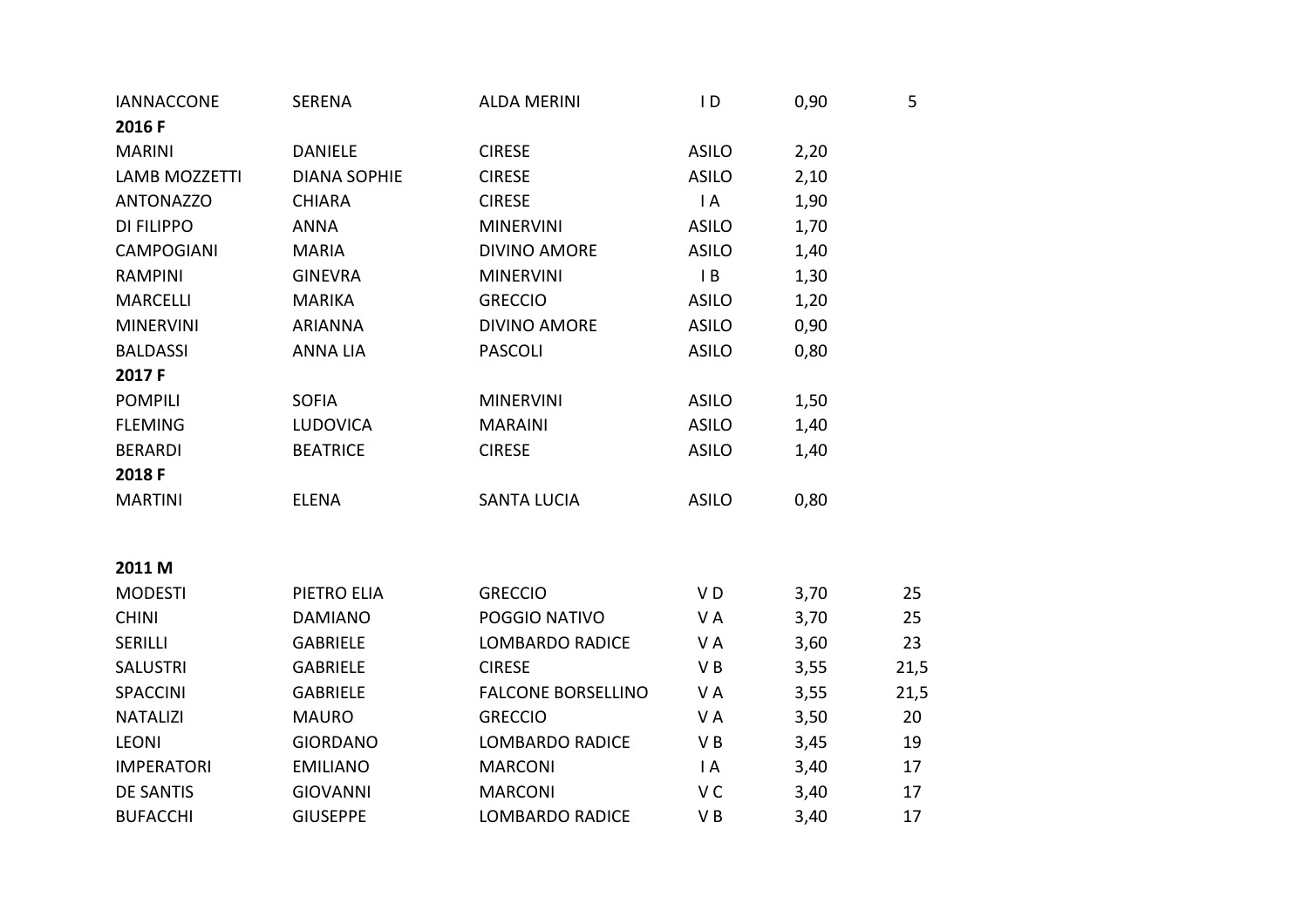| D'ALBERTO           | <b>DANIELE</b>   | VAZIA                     | V <sub>C</sub> | 3,30 | 15             |
|---------------------|------------------|---------------------------|----------------|------|----------------|
| <b>PAOLUCCI</b>     | <b>CHRISTIAN</b> | <b>CIRESE</b>             | VD             | 3,20 | 14             |
| <b>RINALDI</b>      | <b>GABRIELE</b>  | <b>FALCONE BORSELLINO</b> | VA             | 3,15 | 13             |
| <b>ENEI</b>         | LEONARDO         | <b>ALDA MERINI</b>        | VE             | 3,10 | 12             |
| D'ARCANGELO         | <b>ALESSIO</b>   | <b>MARCONI</b>            | VA             | 3,00 | 10             |
| <b>CAPPELLANTI</b>  | <b>JACOPO</b>    | <b>MARCONI</b>            | V <sub>C</sub> | 3,00 | 10             |
| <b>BERARDI</b>      | ALESSANDRO       | VAZIA                     | V <sub>C</sub> | 3,00 | 10             |
| <b>STOCCO</b>       | <b>ETTORE</b>    | <b>ALDA MERINI</b>        | V <sub>C</sub> | 2,90 | 6,5            |
| <b>LATTANZI</b>     | <b>GABRIELE</b>  | <b>CIRESE</b>             | VA             | 2,90 | 6, 5           |
| <b>FERRARI</b>      | LEONARDO         | <b>FALCONE BORSELLINO</b> | VB             | 2,90 | 6, 5           |
| <b>QUINZI</b>       | <b>FRANCESCO</b> | <b>CISLAGHI</b>           | VA             | 2,90 | 6, 5           |
| <b>MARTINI</b>      | <b>LORENZO</b>   | <b>CIRESE</b>             | V C            | 2,85 | 3,5            |
| <b>BOSI</b>         | <b>GIOVANNI</b>  | <b>MINERVINI</b>          | VB             | 2,85 | 3,5            |
| <b>FATTORI</b>      | <b>VALERIO</b>   | <b>CIRESE</b>             | VB             | 2,75 | $\overline{2}$ |
| <b>PROVARONI</b>    | <b>ANDREA</b>    | <b>CIRESE</b>             | V <sub>D</sub> | 2,70 | $\mathbf{1}$   |
| <b>PECCI</b>        | <b>MATTEO</b>    | PIAZZA TEVERE             | VB             | 2,70 | $\mathbf{1}$   |
| <b>PALA</b>         | ALESSANDRO       | <b>FALCONE BORSELLINO</b> | VA             | 2,60 | $\mathbf{1}$   |
| SEBASTIANI          | <b>MARCO</b>     | <b>LOMBARDO RADICE</b>    | VA             | 2,50 | $\mathbf{1}$   |
| CARNASSALE          | <b>EUGENIO</b>   | <b>MARCONI</b>            | V <sub>C</sub> | 2,40 | $\mathbf{1}$   |
| <b>MENDES ALVES</b> | <b>LUCAS</b>     | <b>MARCONI</b>            | VC             | 2,40 | $\mathbf{1}$   |
| <b>TRONATI</b>      | <b>GIOVANNI</b>  | <b>MARCONI</b>            | V <sub>C</sub> | 2,40 | $\mathbf{1}$   |
| <b>BATTISTI</b>     | <b>THOMAS</b>    | <b>MARCONI</b>            | V <sub>C</sub> | 2,40 | $\mathbf{1}$   |
| <b>GUNNELLA</b>     | <b>VINCENZO</b>  | <b>MARCONI</b>            | V <sub>C</sub> | 2,40 | $\mathbf{1}$   |
| <b>GINESTRA</b>     | <b>JACOPO</b>    | CONTIGLIANO               | VA             | 2,35 | $\mathbf{1}$   |
| <b>GREGORI</b>      | NICOLO'          | <b>BAMBIN GESU'</b>       | VA             | 2,30 | 1              |
| <b>FIGORILLI</b>    | ALESSANDRO       | CONTIGLIANO               | VA             | 2,30 | $\mathbf{1}$   |
| <b>BATTISTI</b>     | NICOLO'          | <b>CIRESE</b>             | V <sub>C</sub> | 2,15 | $\mathbf{1}$   |
| <b>KAZAZI</b>       | <b>MANUEL</b>    | <b>MARCONI</b>            | V C            | 2,10 | $\mathbf{1}$   |
| <b>CURINI</b>       | <b>GABRIELE</b>  | <b>MARCONI</b>            | V <sub>C</sub> | 2,10 | $\mathbf{1}$   |
| <b>OUDANI</b>       | <b>AMIRA</b>     | <b>MARCONI</b>            | V <sub>C</sub> | 2,10 | 1              |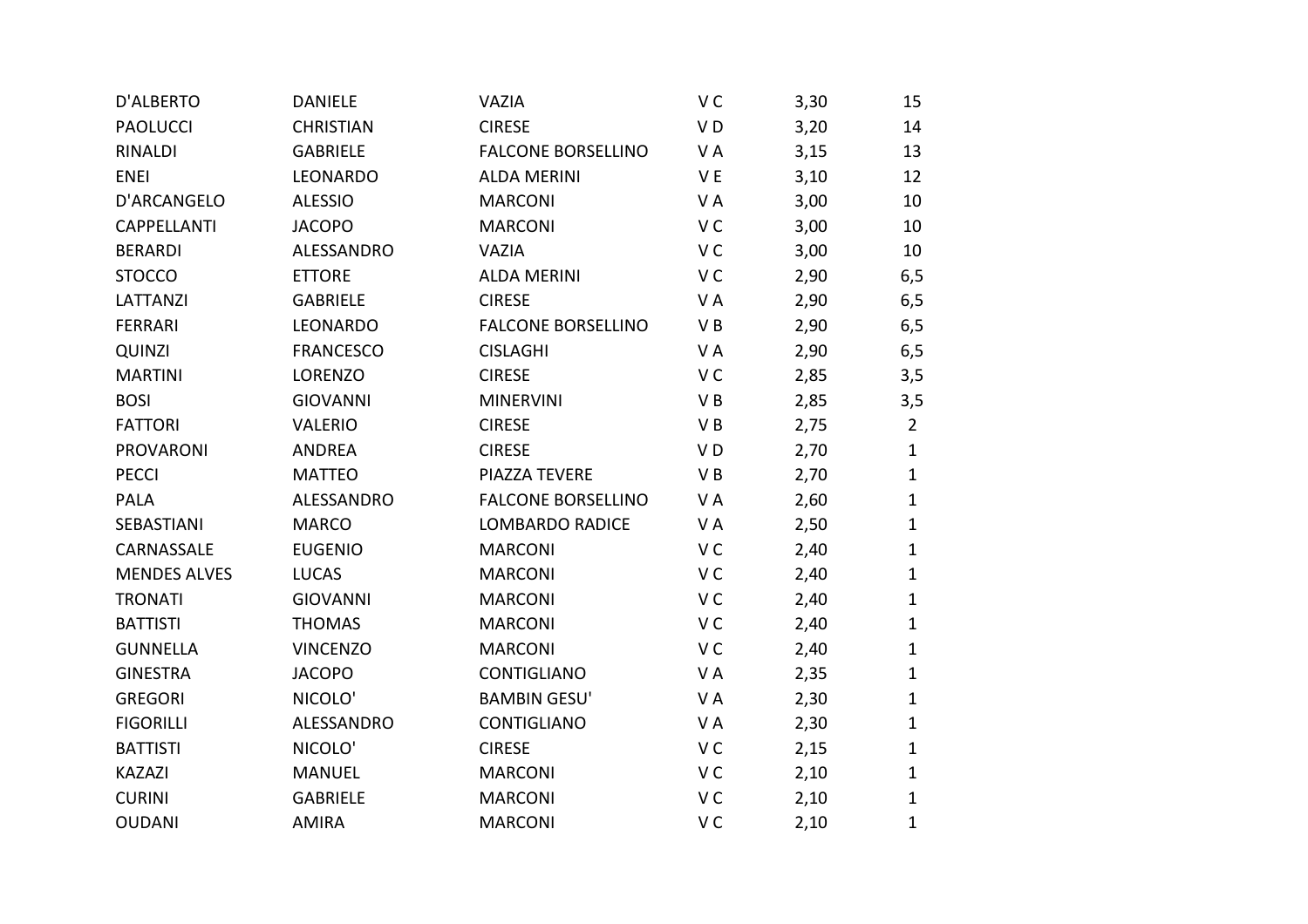| <b>DIONISI</b>     | <b>ALESSIO</b>   | <b>FALCONE BORSELLINO</b> | VA              | 2,00 | $\mathbf{1}$   |
|--------------------|------------------|---------------------------|-----------------|------|----------------|
| <b>MARCELLI</b>    | <b>MATTIA</b>    | <b>CIRESE</b>             | VA              | 1,60 | $\mathbf{1}$   |
| <b>GIORGINI</b>    | CARLO            | <b>MARCONI</b>            | V <sub>C</sub>  | 1,50 | $\mathbf{1}$   |
| <b>MELONI</b>      | <b>FEDERICO</b>  | <b>MARCONI</b>            | V <sub>C</sub>  | 1,50 | $\mathbf{1}$   |
| ODDI               | <b>DANIEL</b>    | <b>MARCONI</b>            | V <sub>C</sub>  | 1,50 | $\mathbf{1}$   |
|                    |                  |                           |                 |      |                |
| 2012 M             |                  |                           |                 |      |                |
| <b>GIOVANNELLI</b> | <b>NATHAN</b>    | <b>MARCONI</b>            | V <sub>C</sub>  | 3,80 | 25             |
| FAZI               | <b>RICCARDO</b>  | <b>CIRESE</b>             | IV <sub>D</sub> | 3,80 | 25             |
| <b>GIOVANNELLI</b> | <b>GIANMARCO</b> | <b>MARCONI</b>            | V <sub>C</sub>  | 3,60 | 23             |
| <b>CICCHETTI</b>   | <b>RICCARDO</b>  | <b>CIRESE</b>             | IV <sub>D</sub> | 3,50 | 21,5           |
| <b>GRIFONI</b>     | <b>ANDREA</b>    | <b>GALILEO GALILEI</b>    | IV A            | 3,50 | 21,5           |
| <b>FIGORILLI</b>   | <b>MATTEO</b>    | <b>CIRESE</b>             | IV E            | 3,40 | 20             |
| <b>MINICUCCI</b>   | <b>FILIPPO</b>   | <b>CIRESE</b>             | V C             | 3,30 | 18,5           |
| <b>POLLETTI</b>    | <b>FILIPPO</b>   | <b>CIRESE</b>             | IV E            | 3,30 | 18,5           |
| PETRONGARI         | <b>GIORGIO</b>   | <b>MINERVINI</b>          | IV B            | 3,20 | 17             |
| <b>PULCINELLI</b>  | DAVI'            | <b>SANTA RUFINA</b>       | IV A            | 3,10 | 15,5           |
| <b>TEMPESTA</b>    | <b>MATTEO</b>    | <b>MINERVINI</b>          | IV <sub>C</sub> | 3,10 | 15,5           |
| D'AGOSTINO         | LEONARDO         | <b>LOMBARDO RADICE</b>    | IV B            | 2,80 | 13,5           |
| <b>IACOBONI</b>    | <b>DANIELE</b>   | <b>MINERVINI</b>          | IV <sub>C</sub> | 2,80 | 13,5           |
| <b>VENGA</b>       | <b>GIOVANNI</b>  | <b>MAIORANA</b>           | IV B            | 2,70 | 11,5           |
| <b>VERDECCHIA</b>  | <b>JACOPO</b>    | P.FIDONI                  | IV              | 2,70 | 11,5           |
| <b>DEL PRETE</b>   | <b>GABRIELE</b>  | <b>SANTA RUFINA</b>       | IV A            | 2,60 | 10             |
| <b>DONATIELLO</b>  | <b>MATTIA</b>    | <b>CIRESE</b>             | VD              | 2,50 | 8,5            |
| <b>CRUCIANI</b>    | <b>GABRIEL</b>   | <b>GALILEO GALILEI</b>    | IV A            | 2,50 | 8,5            |
| D'ANGELI           | <b>LUCA</b>      | <b>FALCONE BORSELLINO</b> | IV A            | 2,20 | $\overline{7}$ |
| <b>MAGGIORI</b>    | <b>GIORGIO</b>   | <b>MINERVINI</b>          | IV B            | 2,10 | 5,5            |
| <b>MARIGNETTI</b>  | <b>GIACOMO</b>   | <b>CIRESE</b>             | IV <sub>C</sub> | 2,10 | 5,5            |
| <b>RUSSO</b>       | <b>ANDREA</b>    | CONTIGLIANO               | IV <sub>D</sub> | 2,00 | $\mathbf{3}$   |
| <b>MARCELLI</b>    | SAMUELE          | <b>CIRESE</b>             | IV <sub>C</sub> | 2,00 | 3              |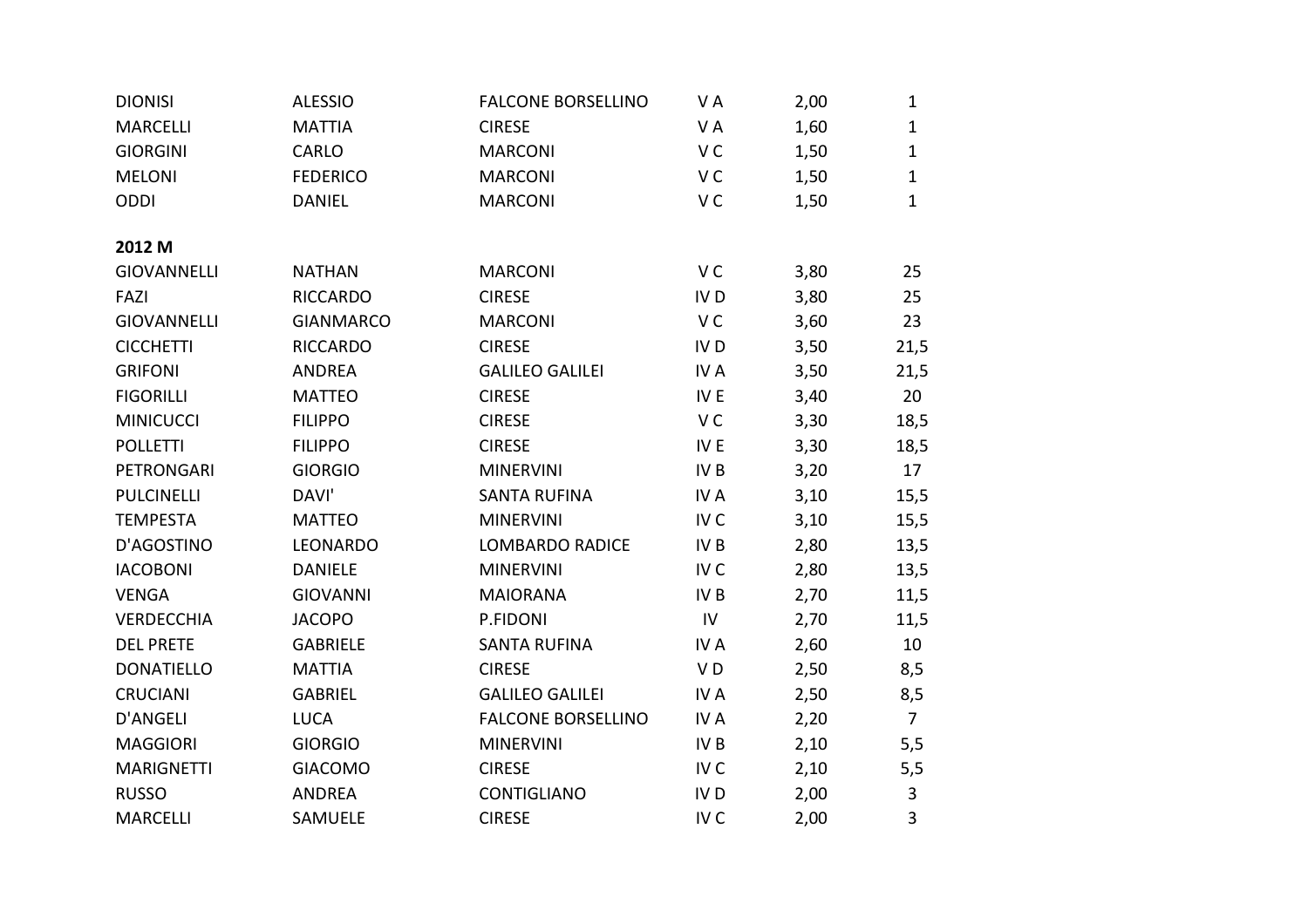| <b>GRAZIANI</b>      | <b>LUCA</b>     | <b>GALILEO GALILEI</b>    | IV A             | 2,00 | 3            |
|----------------------|-----------------|---------------------------|------------------|------|--------------|
| <b>LAMB MOZZETTI</b> | ALEXANDER       | <b>CIRESE</b>             | III <sub>B</sub> | 1,70 | $\mathbf{1}$ |
| <b>GRUGNETTI</b>     | <b>TOMMASO</b>  | <b>GALILEO GALILEI</b>    | IV A             | 1,60 | $\mathbf{1}$ |
| <b>CARBONI</b>       | <b>GIORDANO</b> | <b>CIRESE</b>             | V <sub>C</sub>   | 1,50 | $\mathbf{1}$ |
|                      |                 |                           |                  |      |              |
| 2013 M               |                 |                           |                  |      |              |
| <b>CANTONETTI</b>    | <b>GABRIELE</b> | <b>VAZIA</b>              | III <sub>D</sub> | 3,50 | 25           |
| <b>TOMASSETTI</b>    | <b>FEDERICO</b> | <b>CIRESE</b>             | III A            | 3,30 | 24           |
| <b>IMPERATORI</b>    | <b>KEVIN</b>    | <b>FALCONE BORSELLINO</b> | III A            | 2,85 | 23           |
| <b>NOVELLI</b>       | SAMUELE         | <b>CIRESE</b>             | III <sub>B</sub> | 2,80 | 22           |
| <b>MITROTTI</b>      | <b>ALBERTO</b>  | <b>MARCONI</b>            | III A            | 2,70 | 20           |
| <b>IMPERATORI</b>    | <b>GABRIELE</b> | <b>PASCOLI</b>            | III A            | 2,70 | 20           |
| <b>COLANTONI</b>     | <b>FILIPPO</b>  | <b>VALLE DEL VELINO</b>   | III A            | 2,70 | 20           |
| <b>VALENTINI</b>     | <b>RICCARDO</b> | <b>MAIORANA</b>           | III E            | 2,65 | 18           |
| <b>SASSI</b>         | <b>LUCA</b>     | <b>VAZIA</b>              | III <sub>D</sub> | 2,60 | 16,5         |
| <b>GIOVANNELLI</b>   | NICOLO'         | <b>MINERVINI</b>          | III C            | 2,60 | 16,5         |
| <b>MONTORIO</b>      | <b>RICCARDO</b> | <b>VAZIA</b>              | III D            | 2,50 | 14,5         |
| <b>RAZZANO</b>       | <b>SIMONE</b>   | <b>MINERVINI</b>          | III <sub>B</sub> | 2,50 | 14,5         |
| <b>SERILLI</b>       | <b>LEONARDO</b> | <b>PASCOLI</b>            | III A            | 2,45 | 13           |
| <b>GRILLOTTI</b>     | <b>LEONIDA</b>  | <b>BAMBIN GESU'</b>       | III A            | 2,35 | 12           |
| VANACORE             | <b>MATTEO</b>   | <b>FALCONE BORSELLINO</b> | III A            | 2,15 | 10,5         |
| SAVYTSKY             | <b>PAOLO</b>    | <b>MINERVINI</b>          | III <sub>B</sub> | 2,15 | 10,5         |
| <b>AVICENNA</b>      | <b>EDOARDO</b>  | <b>LOMBARDO RADICE</b>    | III B            | 2,10 | 9            |
| <b>MINICUCCI</b>     | LEONARDO        | <b>CIRESE</b>             | III B            | 2,05 | 8            |
| <b>ANTONETTI</b>     | <b>MATTEO</b>   | <b>CIRESE</b>             | III E            | 2,00 | 6,5          |
| <b>POMPILI</b>       | <b>CLAUDIO</b>  | <b>MINERVINI</b>          | III <sub>B</sub> | 2,00 | 6,5          |
| <b>PITONI</b>        | LEONARDO        | <b>MARCONI</b>            | III A            | 1,60 | 5            |
|                      |                 |                           |                  |      |              |
| 2014 M               |                 |                           |                  |      |              |
| <b>PITOTTI</b>       | <b>MAURIZIO</b> | <b>MINERVINI</b>          | III A            | 3,00 | 25           |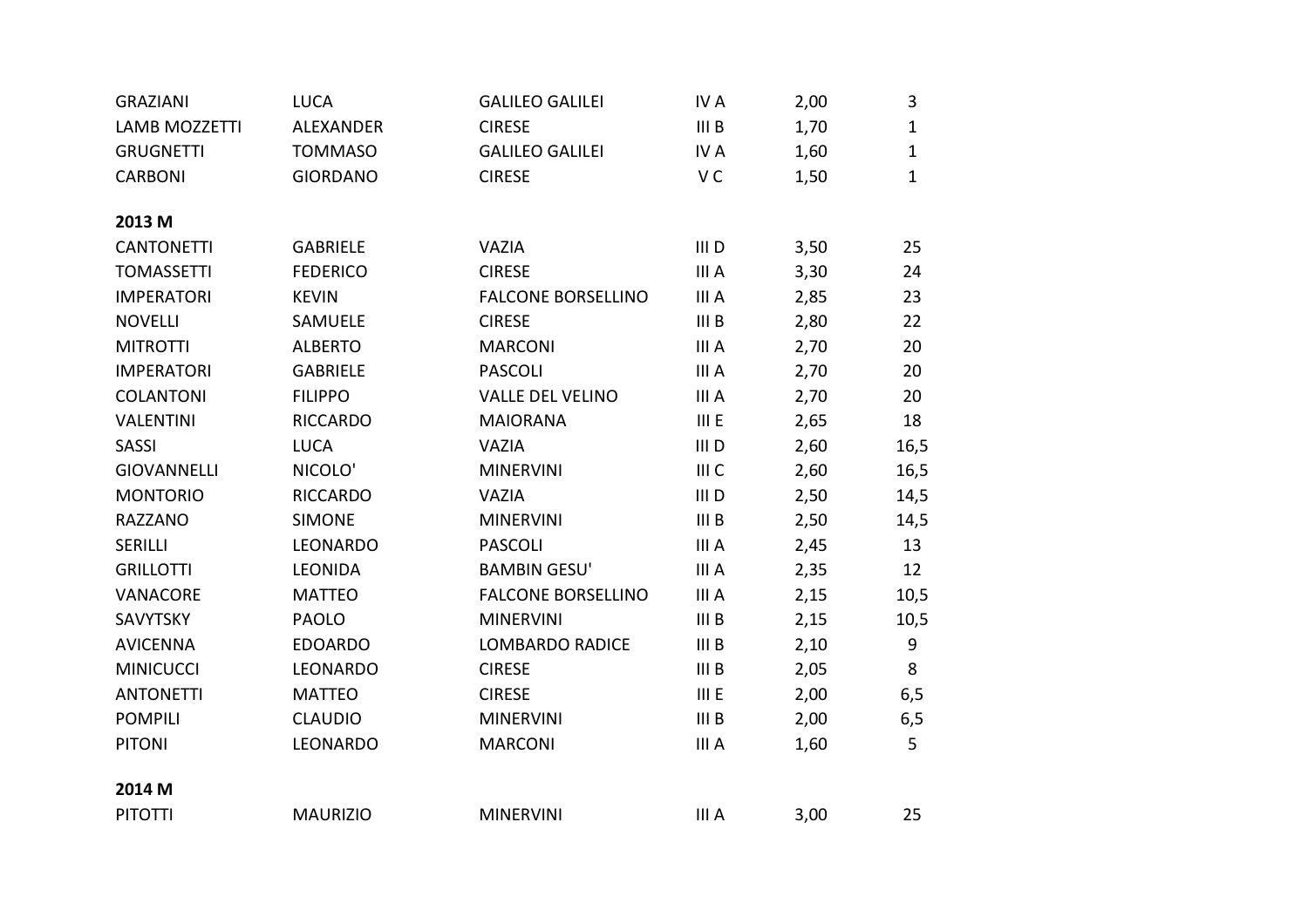| <b>TEDESCO</b>    | <b>ANDREA</b>             | <b>MARCONI</b>            | II A           | 2,90 | 24             |
|-------------------|---------------------------|---------------------------|----------------|------|----------------|
| <b>ALFREDINI</b>  | <b>MARIO</b>              | <b>CISLAGHI</b>           | II A           | 2,80 | 23             |
| <b>PECCI</b>      | <b>MANUEL</b>             | <b>FALCONE BORSELLINO</b> | II B           | 2,70 | 22             |
| <b>SANTOPRETE</b> | <b>EMANUELE</b>           | <b>CIRESE</b>             | II A           | 2,60 | 20,5           |
| PASQUALI          | <b>GABRIELE</b>           | <b>MARCONI</b>            | II C           | 2,60 | 20,5           |
| PETRONGARI        | <b>ACHILLE</b>            | <b>BAMBIN GESU'</b>       | $\mathbf{III}$ | 2,50 | 18             |
| ANSELMO           | MASSIMILIANO              | <b>CIRESE</b>             | II B           | 2,50 | 18             |
| <b>CIRILLO</b>    | LEONARDO                  | <b>MAIORANA</b>           | II A           | 2,50 | 18             |
| <b>IAZZETTA</b>   | <b>MATTIA</b>             | <b>CIRESE</b>             | II A           | 2,30 | 15,5           |
| <b>IACOBONI</b>   | <b>GIUSEPPE</b>           | <b>MINERVINI</b>          | $II$ D         | 2,30 | 15,5           |
| <b>LUNARI</b>     | PIERFRANCESCO             | <b>FALCONE BORSELLINO</b> | II B           | 2,20 | 12             |
| <b>GRAZIANO</b>   | <b>GABRIELE FRANCESCO</b> | <b>CIRESE</b>             | $II$ D         | 2,20 | 12             |
| <b>DONATI</b>     | <b>RICCARDO</b>           | <b>MINERVINI</b>          | III B          | 2,20 | 12             |
| LA CORTE          | LEONARDO                  | <b>MAIORANA</b>           | II E           | 2,20 | 12             |
| <b>MARTINI</b>    | <b>TOMMASO</b>            | <b>CIRESE</b>             | II A           | 2,20 | 12             |
| <b>ZUCCOLO</b>    | LEONARDO                  | <b>CIRESE</b>             | III E          | 2,10 | 8,5            |
| <b>NICOTRA</b>    | <b>FILIPPO</b>            | <b>CITTADUCALE</b>        | II A           | 2,10 | 8,5            |
| <b>KAERBAUY</b>   | <b>ARTHUR</b>             | <b>MINERVINI</b>          | II A           | 2,05 | $\overline{7}$ |
| <b>CHIUPPI</b>    | <b>LORENZO MARIA</b>      | <b>CITTADUCALE</b>        | II A           | 2,00 | 6              |
| <b>PORFIRI</b>    | <b>FRANCESCO</b>          | <b>GRECCIO</b>            | $II$ D         | 1,80 | 3,5            |
| <b>MUNZONE</b>    | SAMUELE                   | <b>CIRESE</b>             | II E           | 1,80 | 3,5            |
| <b>RUBIMARCA</b>  | <b>WALTER</b>             | <b>CIRESE</b>             | $\mathsf{I}$   | 1,80 | 3,5            |
| <b>VOLPE</b>      | SAMUELE                   | <b>CIRESE</b>             | II E           | 1,80 | 3,5            |
| SEBASTIANI        | <b>MATTEO</b>             | <b>CIRESE</b>             | II E           | 1,60 | $\mathbf{1}$   |
| SERILLI           | <b>ANDREA</b>             | <b>CIRESE</b>             | II A           | 1,50 | $\mathbf{1}$   |
| <b>PETROLLINI</b> | <b>MATTEO</b>             | <b>MINERVINI</b>          | $\mathsf{I}$ A | 1,20 | $\mathbf 1$    |
| 2015 M            |                           |                           |                |      |                |
| PASCARU           | <b>LUCA</b>               | <b>LOMBARDO RADICE</b>    | $\mathsf{I}$ A | 2,60 | 25             |
| <b>ROMILDO</b>    | <b>AMON</b>               | <b>CISLAGHI</b>           | $\mathsf{I}$ A | 2,40 | 23             |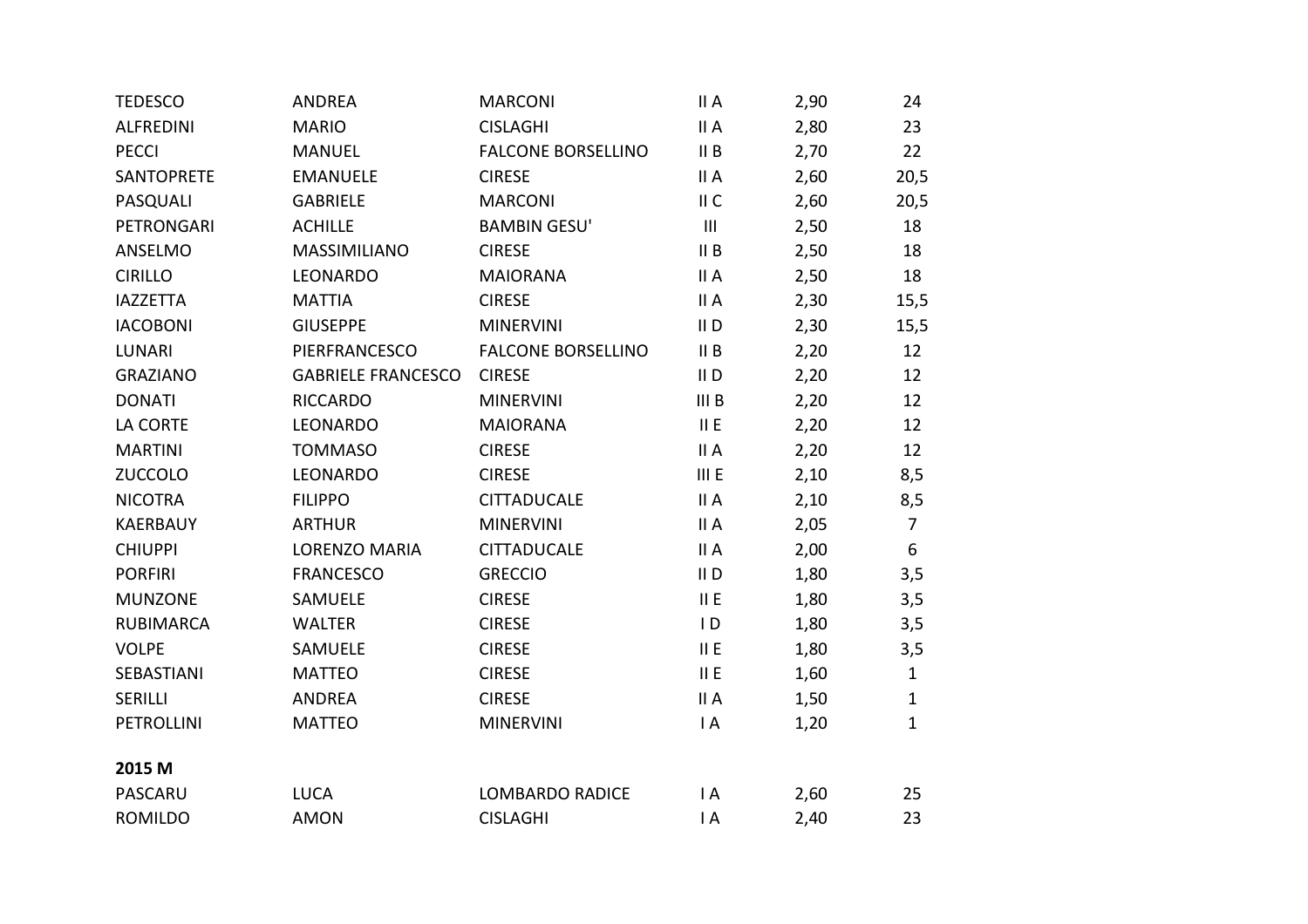| <b>TADDEI</b>            | ALESSANDRO       | <b>MARCONI</b>         | $\mathsf{I}$ A | 2,30 | 23           |
|--------------------------|------------------|------------------------|----------------|------|--------------|
| <b>GENOLI</b>            | <b>ANDREA</b>    | <b>MINERVINI</b>       | IC             | 2,20 | 22           |
| <b>PETRUCCI</b>          | <b>VALERIO</b>   | <b>LOMBARDO RADICE</b> | $\mathsf{I}$ A | 2,15 | 21           |
| SASSI                    | <b>DIEGO</b>     | <b>ALDA MERINI</b>     | $\overline{D}$ | 2,10 | 20           |
| <b>TOSONI</b>            | <b>SIMONE</b>    | <b>VILLA REATINA</b>   | $\mathsf{I}$ A | 2,00 | 18,5         |
| <b>MICHELI</b>           | <b>TOMMASO</b>   | <b>MINERVINI</b>       | $\mathsf{I}$ A | 2,00 | 18,5         |
| RINALDI                  | NICOLO'          | P.FIDONI               | IC             | 1,95 | 17           |
| <b>RENZI</b>             | <b>PIETRO</b>    | <b>CIRESE</b>          | I E            | 1,90 | 15           |
| <b>LUNARI</b>            | <b>EDOARDO</b>   | <b>CIRESE</b>          | E              | 1,90 | 15           |
| <b>PAPUCCI</b>           | <b>LORENZO</b>   | <b>BAMBIN GESU'</b>    | $\mathsf{I}$   | 1,90 | 15           |
| <b>CHIRIACO'</b>         | <b>ANDREA</b>    | <b>MARCONI</b>         | $\mathsf{I}$ A | 1,80 | 12,5         |
| <b>DE SANCTIS</b>        | <b>ALESSIO</b>   | <b>CIRESE</b>          | E              | 1,80 | 12,5         |
| PINI                     | <b>GABRIELE</b>  | <b>CIRESE</b>          | $\overline{D}$ | 1,70 | 9            |
| CORNACCHIOLA             | <b>DIEGO</b>     | <b>MINERVINI</b>       | IC             | 1,70 | 9            |
| <b>GALLI</b>             | <b>FILIPPO</b>   | <b>MINERVINI</b>       | IC             | 1,70 | 9            |
| SOLLAZZO                 | <b>RICCARDO</b>  | <b>MINERVINI</b>       | $\mathsf{I}$ A | 1,70 | 9            |
| <b>BUCCARELLA</b>        | <b>SIMONE</b>    | <b>MINERVINI</b>       | $\mathsf{I}$ A | 1,70 | 9            |
| <b>VELASCO MATTEOCCI</b> | <b>ERNESTO</b>   | <b>CIRESE</b>          | E              | 1,60 | 4,5          |
| <b>SHAINI</b>            | <b>KLEDI</b>     | <b>MINERVINI</b>       | $\mathsf{I}$ A | 1,60 | 4,5          |
| <b>RUGGERI</b>           | <b>TOMMASO</b>   | <b>CIRESE</b>          | I E            | 1,60 | 4,5          |
| <b>DE TURSI</b>          | SEBASTIAN        | <b>MINERVINI</b>       | IC             | 1,60 | 4,5          |
| <b>RUGGERI</b>           | LEONARDO         | <b>CIRESE</b>          | I E            | 1,50 | $\mathbf{1}$ |
| <b>BLASS</b>             | <b>FILIP</b>     | <b>CISLAGHI</b>        | $\mathsf{I}$ A | 1,50 | $\mathbf{1}$ |
| <b>ROSSI</b>             | <b>MATTIA</b>    | <b>BAMBIN GESU'</b>    | $\mathsf{I}$   | 1,50 | $\mathbf{1}$ |
| <b>LUCANDRI</b>          | <b>ANDREA</b>    | <b>SANTA RUFINA</b>    | $\mathsf{I}$ A | 1,40 | $\mathbf{1}$ |
|                          |                  |                        |                |      |              |
| 2016 M                   |                  |                        |                |      |              |
| <b>GIUSEPPINI</b>        | <b>FRANCESCO</b> | <b>ALDA MERINI</b>     | <b>ASILO</b>   | 2,20 |              |
| ANGELUCCI                | LEONARDO         | <b>MINERVINI</b>       | <b>ASILO</b>   | 2,00 |              |
| <b>CAPPONI</b>           | <b>MICHELE</b>   | <b>FASSINI</b>         | <b>ASILO</b>   | 2,00 |              |